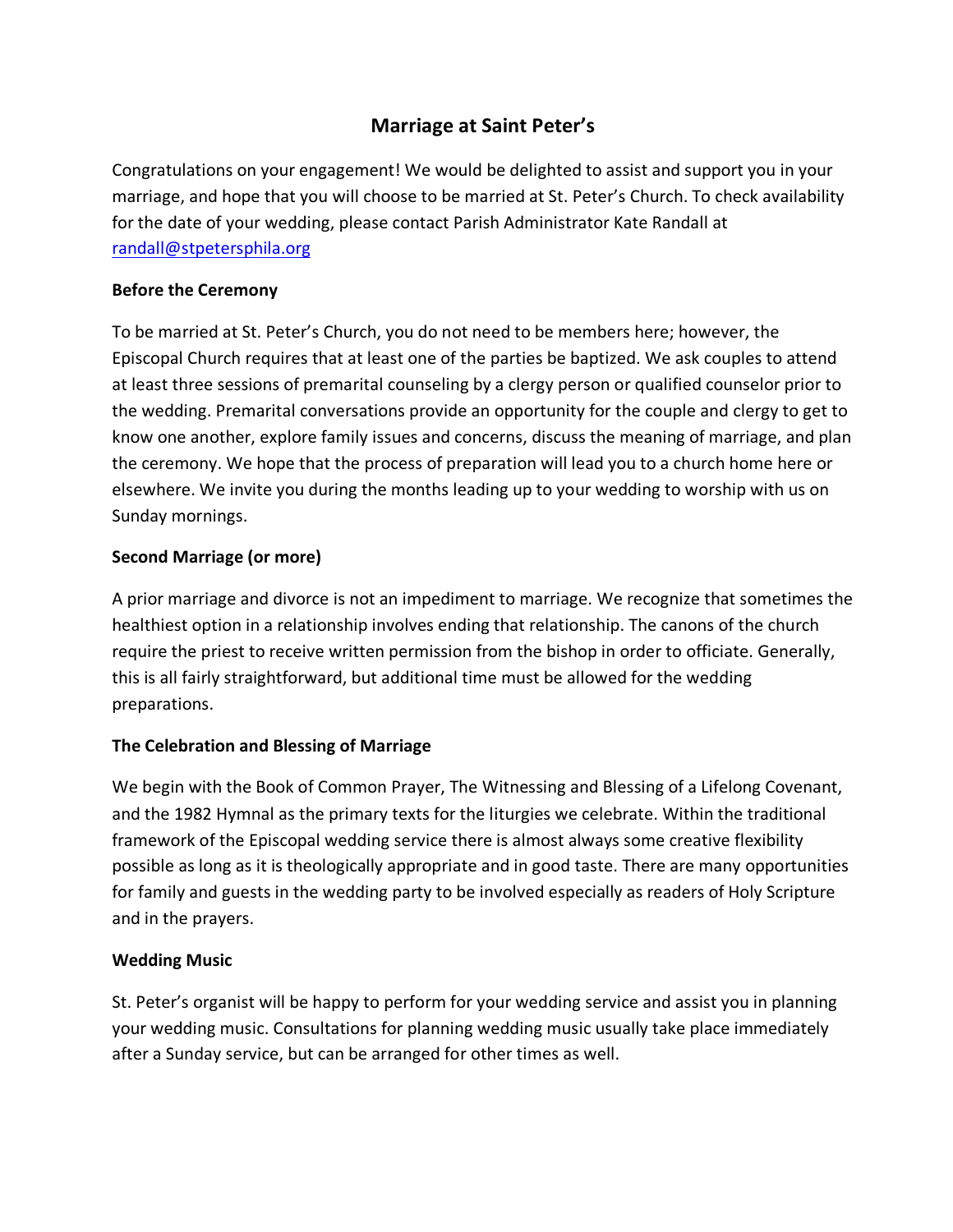There is a wide variety of music available to help your ceremony have the dignity, festivity, and joy that you deserve. You are welcome to bring your specific music ideas to the meeting, but do not feel you need to figure this out on your own; we are here to help you!

The musicians of St. Peter's have the right of first refusal to perform for all weddings at the church. If you wish to have a different organist perform, permission must be granted by the St. Peter's musicians and you will still pay the full wedding fees.

# **Decorations**

Carpets or aisle runners, scattering of flower petals as well as extra candles, etc. are not permitted at St. Peter's due to safety concerns. It is strongly advised that floral designers visit St. Peter's before the wedding service; it is the responsibility of the floral designers to arrange a mutually convenient time for the delivery of flowers, bouquets, etc.

The Unity Candle ceremony is rarely used in the Episcopal Church and it is difficult to perform this ceremony with elegance and in safety at St. Peter's. It is strongly discouraged.

# **Photography**

There is an attempt to meet the demands for permanent record of this special day but also to preserve the profound dignity of the unique occasion. No flash photography is permitted.

## **Renewal of Marriage Vows**

With the exception of premarital counseling, the same planning, preparation, and donations to the church will be expected for a Renewal of Marriage Vows celebration.

## **Wedding Fees**

We ask that you share in the expenses of supporting our parish ministry and church facilities. The fee for using the church for a ceremony, rehearsal, organist, pre-marital counseling, and incidental fees is \$2,900. This fee does not include the ceremony program, childcare, playing of the church bells, or optional musicians. There is an additional \$100 fee if you'd like the organist to attend the rehearsal. There is a discount available for parishioners of St. Peter's Church (persons who have formally joined as members of St. Peter's and made a pledge of financial support for at least the previous twelve months). Payment is due no less than thirty days before the wedding ceremony.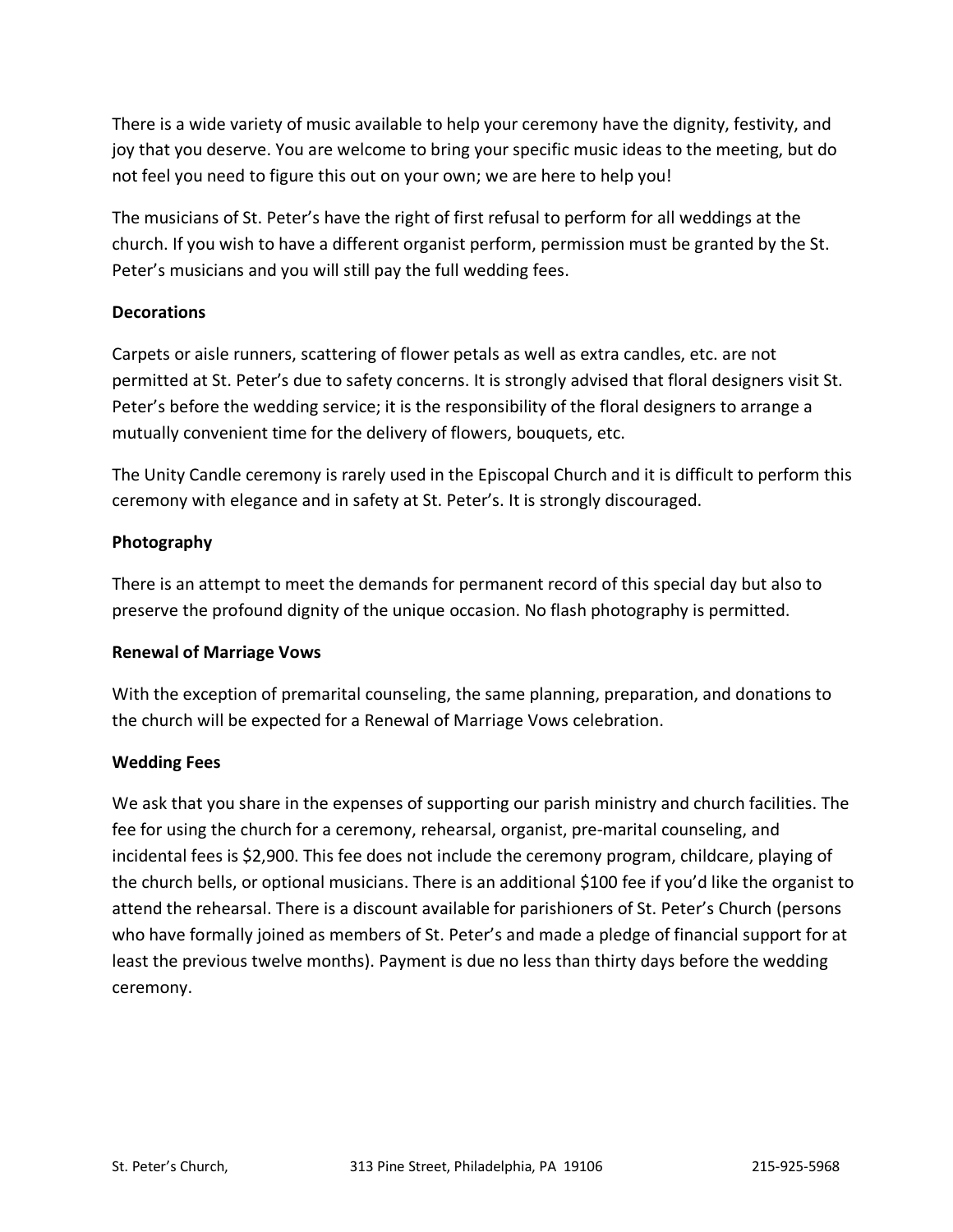# **Checklist**

Immediately

- Contact Parish Administrator to check on availability of church and clergy for desired date and submit a \$100 deposit.
- Complete Wedding Application form.
- Once the church has been booked, please contact the Parish Administrator to discuss St. Peter's wedding guidelines, fees, or to answer any questions you may have.

### 4-6 Months

- Contact St. Peter's organist to set up appointment to discuss wedding music.
- Arrange for other musicians (brass, vocalists, etc.), if desired.
- Arrange for premarital counseling sessions with clergy.
- When known, notify the Parish Administrator of vendor choices—florist, photographer, videographer, wedding planner etc.

#### 6 Weeks

- Complete premarital counseling.
- Finalize wedding music selections.

### 3-4 Weeks

- Submit remainder of fees.
- Send ceremony program to your Officiant for review.
- Finalize wedding day schedule with Parish Administrator.

#### Day Before

- Rehearse wedding ceremony with clergy and bridal party. Bring marriage license, ceremony programs, readings, etc.
- Sign registry.

#### Day Of

■ Relax, smile, and enjoy the day!